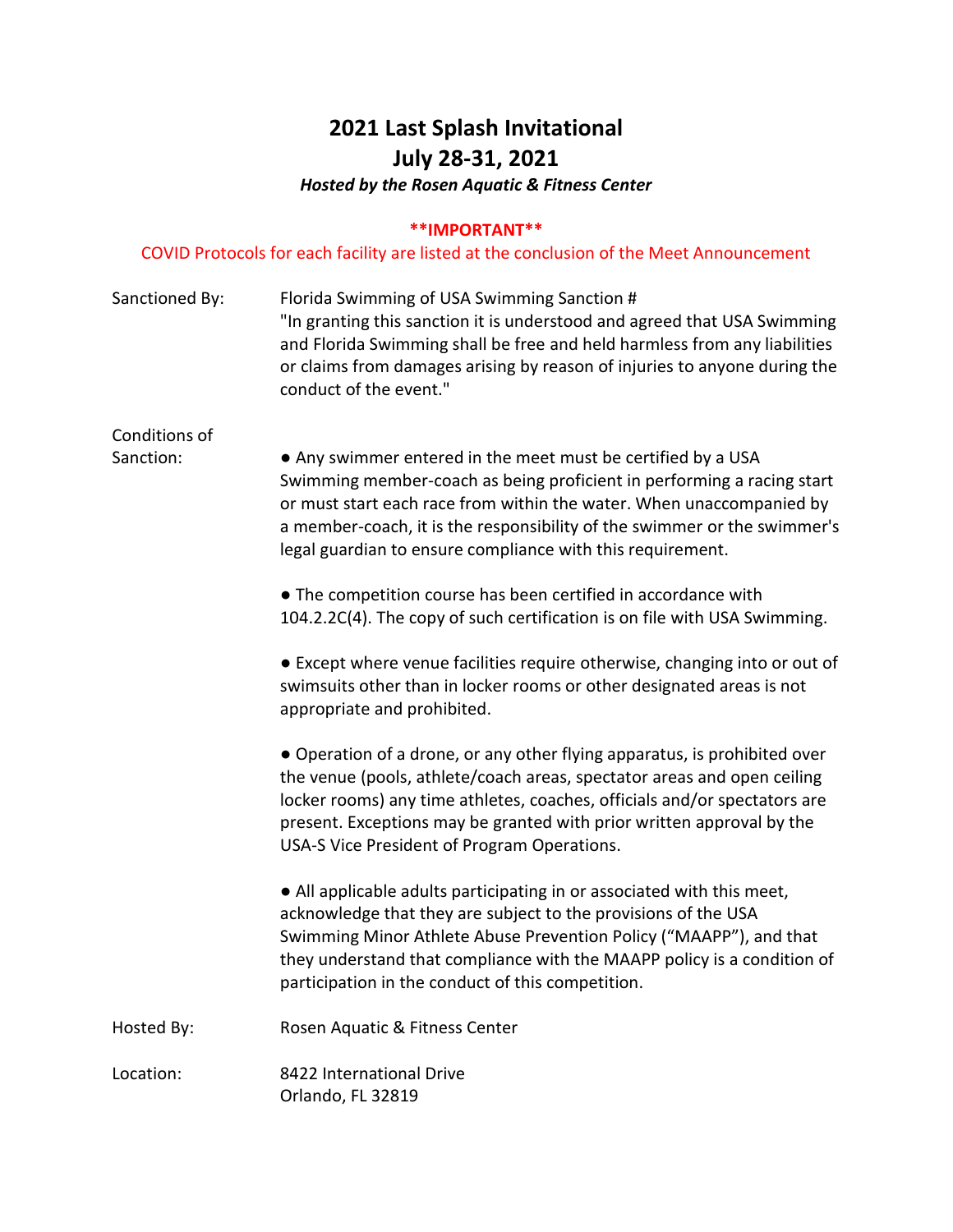| Type of Meet:            | 50m Long Course<br>14 & Under:<br>Prelims & Finals (top 16 qualifiers return for Finals)<br>Prelims & Finals (top 24 qualifiers return for Finals)<br>15 & Over:                                                                                                                                                                                                                                                                                                                                                                                                                          |
|--------------------------|-------------------------------------------------------------------------------------------------------------------------------------------------------------------------------------------------------------------------------------------------------------------------------------------------------------------------------------------------------------------------------------------------------------------------------------------------------------------------------------------------------------------------------------------------------------------------------------------|
| Date & Time:             | Wednesday, Thursday, Friday & Saturday, July 28-32<br>Warm $Up - 7:00am /$ Meet Start $-9:00am$<br>All Ages PRELIMS:<br>All Ages FINALS:<br>Warm $Up - 4:00pm /$ Meet Start $-5:30pm$                                                                                                                                                                                                                                                                                                                                                                                                     |
| <b>Spectator Access:</b> | Adopted by USA-Swimming, Florida Swimming and the Rosen Aquatic &<br>Fitness Center, MAAPP (Minor Athlete Abuse Prevention Policy) requires<br>policies and standards to be used by athletes, adults, teams and facilities<br>that are involved in the sport of swimming. These changes are mandated<br>by USA-Swimming and the U.S. Center for Safe Sport and is a condition of<br>the sanction of this meet.                                                                                                                                                                            |
|                          | Facilities with multiple restrooms/locker rooms must designate ONE set<br>of restrooms/locker rooms for athletes under the age of 18 and a<br>SEPARATE restroom/locker room for all meet attendees 18 and older.<br>This meet will operate with a closed pool deck per USA Swimming and<br>Safe Sport guidelines. This means only swimmers, coaches, officials and<br>assigned meet volunteers will be allowed inside the designated<br>competition course for any given session. This rule is in place for both the<br>safety of our swimmers and the efficiency of our meet operations. |
| Pool Specifications:     | 50 meter, 8 lane competition pool with non-turbulent lane lines. Water<br>depth in the competition pool is 7 feet minimum at start and turn.                                                                                                                                                                                                                                                                                                                                                                                                                                              |
| Timing Equipment:        | Full Video Display Scoreboard & Colorado Automatic Timing Equipment                                                                                                                                                                                                                                                                                                                                                                                                                                                                                                                       |
| Warm-Up:                 | Two (2) hours warm-up prior to each PRELIMS session<br>One (1) hour thirty (30) minutes warm-up prior to each FINALS session                                                                                                                                                                                                                                                                                                                                                                                                                                                              |
| Eligibility:             | All current USA Swimming athletes who have achieved the qualifying<br>times, (2021-2024 National Age Group Motivational 'A' Times as listed on<br>the event list), may participate in this meet. There are no qualifying times<br>for the 50's of stroke or relays and all swimmers entered in the meet with<br>at least one (1) qualifying time may enter those events. Bonus events are<br>also available as follows:                                                                                                                                                                   |
|                          | One (1) qualifying time = Three (3) additional bonus events                                                                                                                                                                                                                                                                                                                                                                                                                                                                                                                               |

• Two (2) qualifying times = Four (4) additional bonus events • Three (3) qualifying times = Five (5) additional bonus events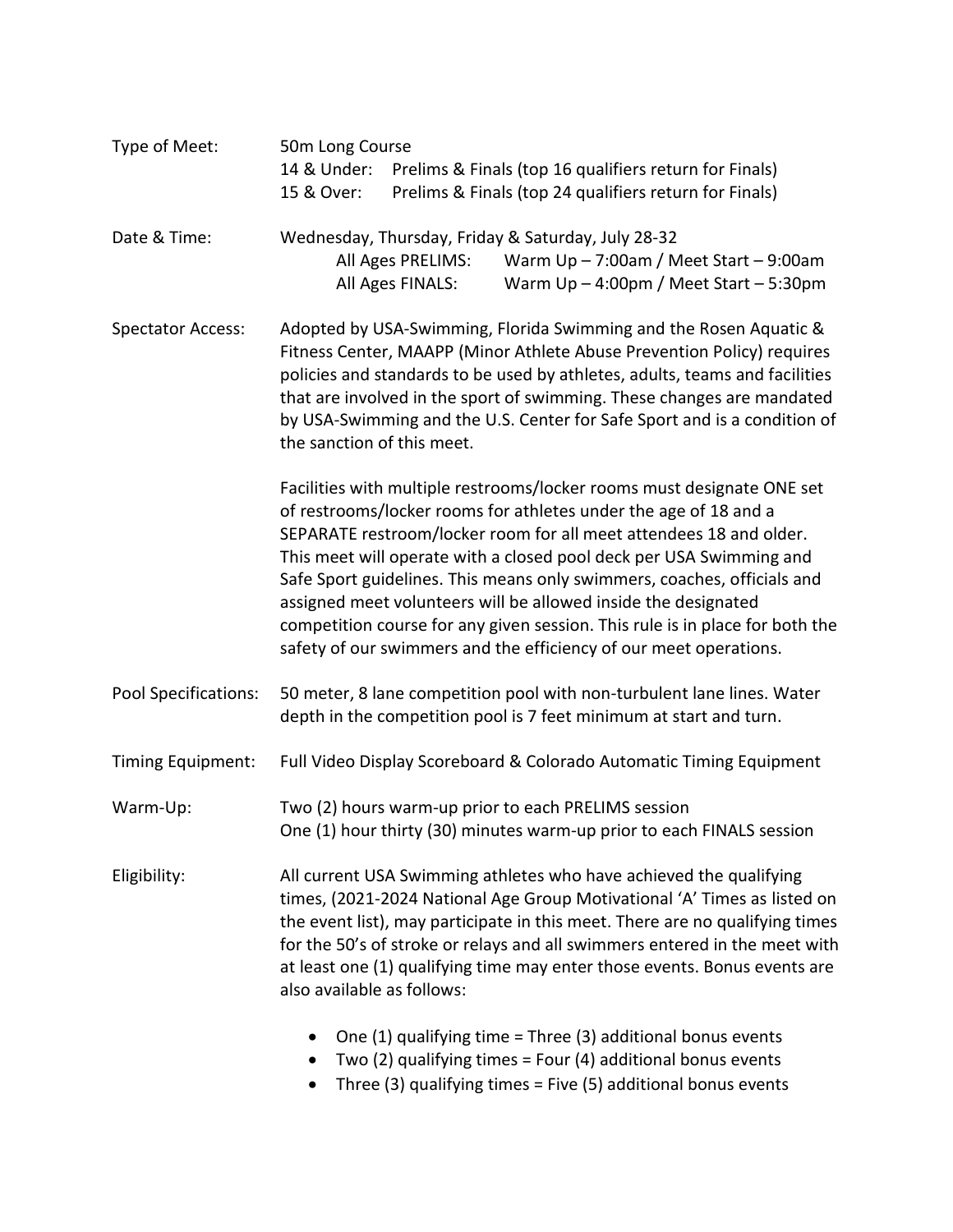| Disability              |                                                                                                                                                                                                                                                                                                                                                                                                                                                                                                                                                                    |                                                                                                                                                                      |                                                                                                                                                                                                                                                |  |  |
|-------------------------|--------------------------------------------------------------------------------------------------------------------------------------------------------------------------------------------------------------------------------------------------------------------------------------------------------------------------------------------------------------------------------------------------------------------------------------------------------------------------------------------------------------------------------------------------------------------|----------------------------------------------------------------------------------------------------------------------------------------------------------------------|------------------------------------------------------------------------------------------------------------------------------------------------------------------------------------------------------------------------------------------------|--|--|
| Swimming:               | Florida Swimming encourages the participation of USA Swimming<br>members with disabilities in this meet. The swimmer's disability must<br>meet the definition of a disability as outlined in USA-Swimming Rules and<br>Regulations: "A permanent physical or mental impairment that<br>substantially limits one or more major life activities." Swimmers with<br>disabilities may compete, earn awards, and score points for their team in<br>the same manner as able-bodied swimmers. Such swimmers need not<br>have achieved any qualifying times for this meet. |                                                                                                                                                                      |                                                                                                                                                                                                                                                |  |  |
|                         | The coach or athletes are responsible for notifying the Referee of any<br>accommodations that are required in accordance with USA-Swimming<br>Rule 105.4.                                                                                                                                                                                                                                                                                                                                                                                                          |                                                                                                                                                                      |                                                                                                                                                                                                                                                |  |  |
|                         | Any athlete with a disability will be accommodated to the best of meet<br>management's ability. Please contact the Meet Referee at least two<br>weeks prior to the start of the event to allow for preparation.                                                                                                                                                                                                                                                                                                                                                    |                                                                                                                                                                      |                                                                                                                                                                                                                                                |  |  |
| Entry Limit:            | Total of eight (8) individual events for the meet, but no more than three<br>(3) per day, plus relays. Teams may enter an unlimited number of relays<br>per event.                                                                                                                                                                                                                                                                                                                                                                                                 |                                                                                                                                                                      |                                                                                                                                                                                                                                                |  |  |
| Positive Check-In:      | <b>EVENTS#</b><br>$1 - 2$<br>$3 - 4$<br>$21 - 22$<br>$33 - 36$<br>$37 - 38$<br>$51 - 54$<br>55-56<br>57-58<br>59-60                                                                                                                                                                                                                                                                                                                                                                                                                                                | Women's 800 Free<br>Men's 1500 Freestyle<br>400 Free Relay<br><b>400 Free</b><br>400 Medley Relay<br>400 IM<br>800 Free Relay<br>Women's 1500 Free<br>Men's 800 Free | 9:30a Wednesday, July 28<br>9:30a Wednesday, July 28<br>9:30a Wednesday, July 28<br>9:30a Thursday, July 29<br>9:30a Thursday, July 29<br>9:30a Friday, July 30<br>9:30a Friday, July 30<br>9:30a Saturday, July 31<br>9:30a Saturday, July 31 |  |  |
| Fines:                  |                                                                                                                                                                                                                                                                                                                                                                                                                                                                                                                                                                    | Late entries will not be accepted.                                                                                                                                   |                                                                                                                                                                                                                                                |  |  |
| <b>Scratch Penalty:</b> | Preliminary and Timed Final events:                                                                                                                                                                                                                                                                                                                                                                                                                                                                                                                                |                                                                                                                                                                      |                                                                                                                                                                                                                                                |  |  |
|                         | No penalty for scratching on the blocks in prelims with the exception of<br>individual positive check-in deck seeded events. Swimmers entered and<br>checked in for a deck seeded event must swim that event unless he/she<br>notifies the Admin Ref, before seeding begins, that he/she wishes to                                                                                                                                                                                                                                                                 |                                                                                                                                                                      |                                                                                                                                                                                                                                                |  |  |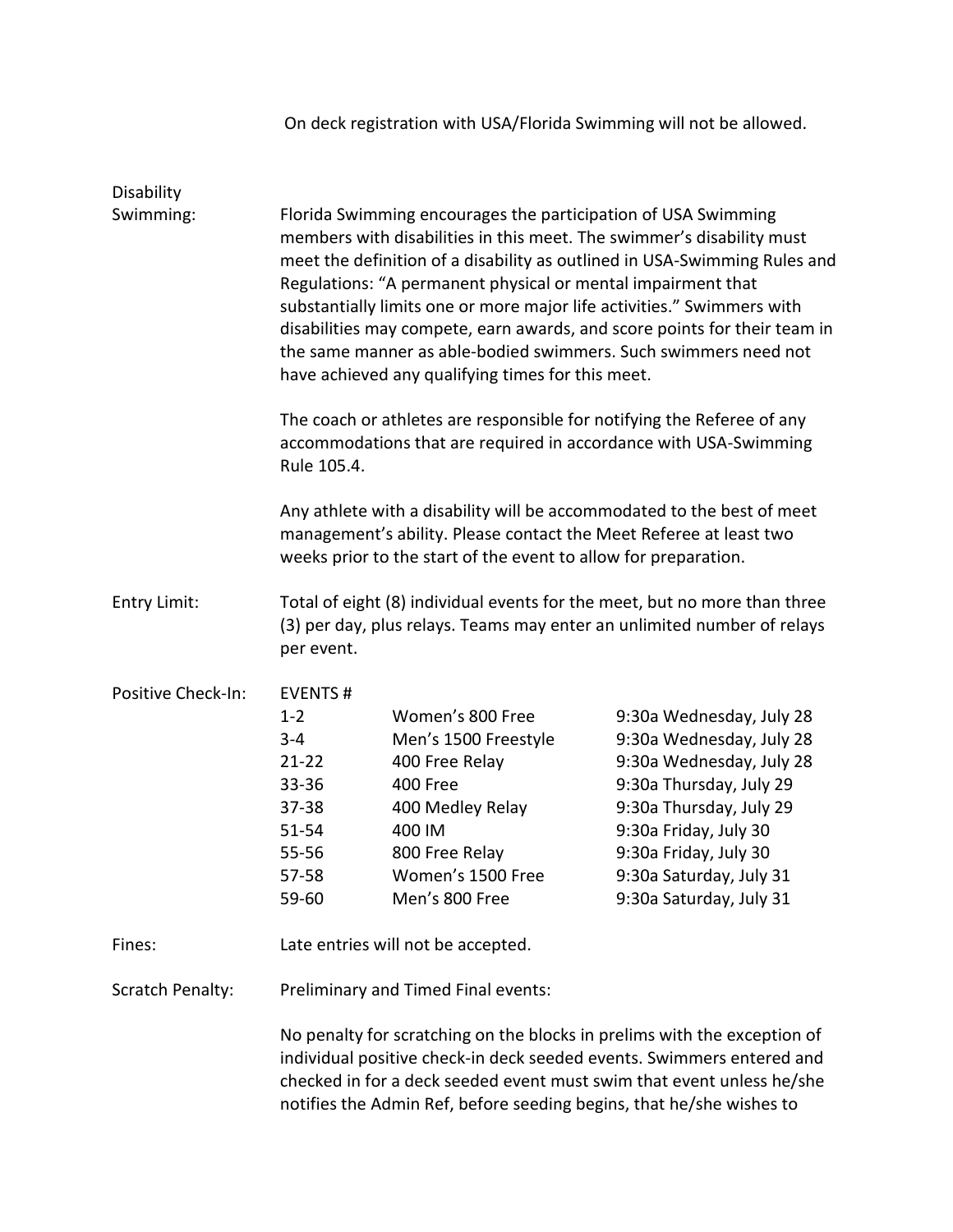|                        | scratch that event. Failure to do so will result in the swimmer being<br>barred from his/her next individual event on that day or the next,<br>whichever is first. Deck seeded events shall be closed for seeding as listed<br>on the order of events.                                                                                                                                                                                                                                                                                                                                                                                                                                                                                                                                                                                                                                                                                                                                |
|------------------------|---------------------------------------------------------------------------------------------------------------------------------------------------------------------------------------------------------------------------------------------------------------------------------------------------------------------------------------------------------------------------------------------------------------------------------------------------------------------------------------------------------------------------------------------------------------------------------------------------------------------------------------------------------------------------------------------------------------------------------------------------------------------------------------------------------------------------------------------------------------------------------------------------------------------------------------------------------------------------------------|
|                        | 1. Any swimmer who competes in a preliminary heat and qualifies as one<br>of the original 16 finalists must swim in that final's event; or must notify<br>the Admin Ref that he/she intends to scratch from that final's event<br>within 30 minutes of the announcement of the qualifiers.<br>2. Swimmers may reverse their intention to scratch and choose to be<br>seeded for finals if they do so within 30 minutes of the conclusion of the<br>preliminary session for that day.<br>3. Any swimmer in a championship or consolation final who fails to swim<br>that event will be barred from their next individual event, excluding finals<br>and relays, in which he/she is entered unless excused by the meet<br>referee due to one of the exceptions below.<br>4. A swimmer not originally qualified for the championship or consolation<br>final that is seeded into a final due to a scratch of another swimmer will<br>not be penalized for failing to swim in that final. |
|                        | No penalty shall apply for failure to withdraw or compete in an individual<br>event if:                                                                                                                                                                                                                                                                                                                                                                                                                                                                                                                                                                                                                                                                                                                                                                                                                                                                                               |
|                        | 1. The referee is notified in the event of illness or injury and accepts the<br>proof thereof.<br>2. It is determined by the referee that failure to compete is caused by<br>circumstances beyond the control of the swimmer.                                                                                                                                                                                                                                                                                                                                                                                                                                                                                                                                                                                                                                                                                                                                                         |
| <b>Entry Fees:</b>     | \$6.10 per individual event<br>\$8.00 per relay<br>\$20.00 facility fee per swimmer                                                                                                                                                                                                                                                                                                                                                                                                                                                                                                                                                                                                                                                                                                                                                                                                                                                                                                   |
| Checks Payable To:     | Rosen Aquatic & Fitness Center<br>8422 International Drive Orlando, FL 32819                                                                                                                                                                                                                                                                                                                                                                                                                                                                                                                                                                                                                                                                                                                                                                                                                                                                                                          |
| Entries:               | Entries must be in USA Swimming SDIF format or Hy-Tek CL2 format.<br>Entries and entry questions should be emailed directly to<br>mike.brady@rosenhotels.com prior to the entry deadline.                                                                                                                                                                                                                                                                                                                                                                                                                                                                                                                                                                                                                                                                                                                                                                                             |
| <b>Entry Deadline:</b> | Tuesday, July 20 <sup>th</sup> at NOON                                                                                                                                                                                                                                                                                                                                                                                                                                                                                                                                                                                                                                                                                                                                                                                                                                                                                                                                                |
| Seeding:               | Non-conforming times will be seeded after long course meter times.<br>Seeding is as follows:                                                                                                                                                                                                                                                                                                                                                                                                                                                                                                                                                                                                                                                                                                                                                                                                                                                                                          |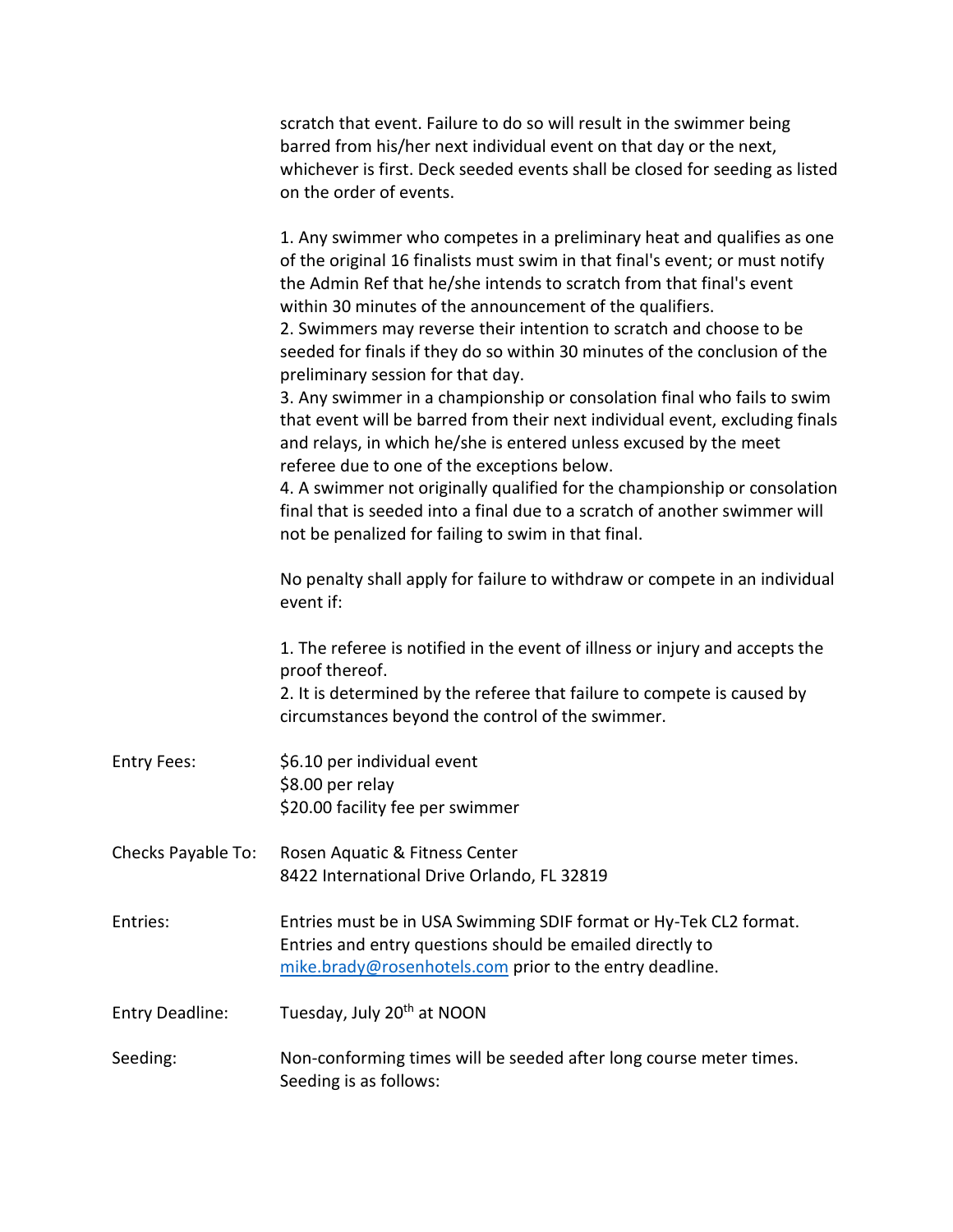|                 | 1. Long Course Meters<br>2. Short Course Meters<br>3. Short Course Yards                                                                                                                                                                                                                                                                     |                                                                                                                                                                                                                                                                                                                                                                                                                                                                                                             |  |  |  |
|-----------------|----------------------------------------------------------------------------------------------------------------------------------------------------------------------------------------------------------------------------------------------------------------------------------------------------------------------------------------------|-------------------------------------------------------------------------------------------------------------------------------------------------------------------------------------------------------------------------------------------------------------------------------------------------------------------------------------------------------------------------------------------------------------------------------------------------------------------------------------------------------------|--|--|--|
|                 |                                                                                                                                                                                                                                                                                                                                              | All events will be seeded and swum in the preliminaries slowest to<br>fastest, unless otherwise noted in this meet letter.                                                                                                                                                                                                                                                                                                                                                                                  |  |  |  |
|                 | (B) followed by championship heat (A).                                                                                                                                                                                                                                                                                                       | All evening Finals events will be swum bonus (C) followed by consolation                                                                                                                                                                                                                                                                                                                                                                                                                                    |  |  |  |
| Officials:      | Meet Referee:<br>Admin Referee:<br>Starter:<br>Stroke & Turn:<br>Head Marshall:<br>Meet Manager:                                                                                                                                                                                                                                             | <b>TBD</b><br><b>TBD</b><br><b>TBD</b><br><b>TBD</b><br><b>TBD</b><br><b>TBD</b>                                                                                                                                                                                                                                                                                                                                                                                                                            |  |  |  |
| Scoring:        |                                                                                                                                                                                                                                                                                                                                              | Sixteen (16) places will be scored for 14 & Under individual events and<br>twenty-four (24) places will be scored for 15 & Over individual events.<br>32-28-27-26-25-24-23-22-20-17-16-15-14-13-12-11-9-7-6-5-4-3-2-1                                                                                                                                                                                                                                                                                       |  |  |  |
|                 | (2) relays per event may score points.                                                                                                                                                                                                                                                                                                       | For relays, scoring will be double the individual scores above but only two                                                                                                                                                                                                                                                                                                                                                                                                                                 |  |  |  |
| Awards:         | Individual:<br>Relay:<br>Team:<br>Individual:                                                                                                                                                                                                                                                                                                | Medals 1 <sup>st</sup> -3 <sup>rd</sup> & Ribbons 4 <sup>th</sup> -16 <sup>th</sup> in each event<br>Medals 1 <sup>st</sup> -3 <sup>rd</sup> & Ribbons 4 <sup>th</sup> -8 <sup>th</sup> in each event<br>Special award for overall high point and runner up<br>Trophy for high point in each age group and gender                                                                                                                                                                                           |  |  |  |
| Team Rep:       | Prior to the start of the meet, the name of one person other than the<br>coach, who will check with the referee about any matter pertaining to<br>the meet, may be given to the referee. This person must be a current<br>member of USA Swimming to represent the team. For each team, the<br>coach and that person only will be recognized. |                                                                                                                                                                                                                                                                                                                                                                                                                                                                                                             |  |  |  |
| Identification: | area. Deck changing is prohibited.                                                                                                                                                                                                                                                                                                           | Coaches and Officials shall always wear their 2021 USA Swimming<br>registration card in a conspicuous location during the swim meet or show<br>current 2021 USA-S coach membership on Deck Pass. USA Swimming<br>Insurance Safety Regulations require the swimming pool deck, during the<br>operation of Florida Swimming, Inc. sanctioned meets, be closed to all<br>persons except swimmers, coaches, marshals, officials and meet<br>personnel. Credential tags must be presented to enter the pool deck |  |  |  |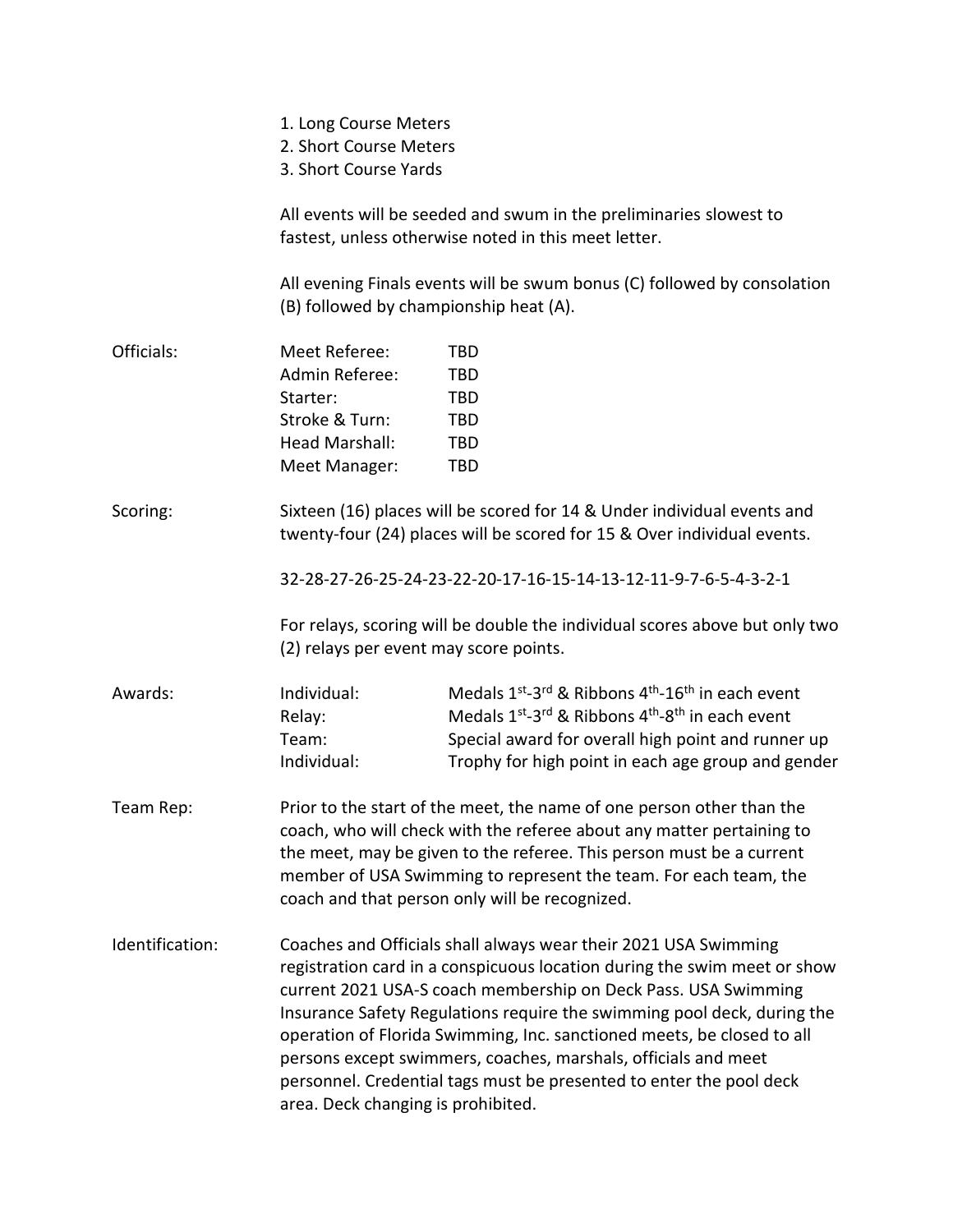Camera Zones: Per Florida Swimming Rule 223.13, Meet Management shall designate and inform the public of "Camera Zones" at each swim meet where both still photography and video photography of a race or a competitor in a race may be taken. Acceptable "Camera Zones" may include but are not limited to the side courses of a pool, team gathering areas, concession area, turn-end of competition course when not in use as a "start-end." Etc. Meet Management shall also designate "Non-Camera Zones." Under NO circumstances will Camera Zones include the area immediately behind the starting blocks at either end of the racing course(s) while they are in use for "race starting purposes" during competition and warm-ups, locker rooms, rest rooms, or any other dressing area. Any individual failing to abide by this rule could be subject to the Florida Swimming Code of Conduct violation as defined in Rule 239.2.

Rules: Current USA Swimming Technical Rules will govern the meet.

Events:

| $\frac{1}{2}$ . The statistic set of $\frac{1}{2}$ and $\frac{1}{2}$ and $\frac{1}{2}$ and $\frac{1}{2}$ and $\frac{1}{2}$ |           |            |                         |            |            |     |
|----------------------------------------------------------------------------------------------------------------------------|-----------|------------|-------------------------|------------|------------|-----|
| Women                                                                                                                      | SCY       | <b>LCM</b> | Event                   | <b>LCM</b> | <b>SCY</b> | Men |
|                                                                                                                            |           |            | 800 Free*               |            |            |     |
| 1                                                                                                                          | 12:01.69  | 10:47.99   | 14 & Under Time         |            |            |     |
| $\overline{2}$                                                                                                             | 11:50.79  | 10:35.39   | 15 & Over Time Standard |            |            |     |
|                                                                                                                            |           |            | 1500 Free*              |            |            |     |
|                                                                                                                            |           |            | 14 & Under Time         | 19:48.39   | 19:07.59   | 3   |
|                                                                                                                            |           |            | 15 & Over Time Standard | 18:59.09   | 18:30.39   | 4   |
|                                                                                                                            |           |            | 50 Breast               |            |            |     |
| 5                                                                                                                          | ΝA        | ΝA         | 14 & Under Time         | <b>NA</b>  | ΝA         | 6   |
| $\overline{7}$                                                                                                             | <b>NA</b> | <b>NA</b>  | 15 & Over Time Standard | NA         | <b>NA</b>  | 8   |
|                                                                                                                            |           |            | <b>200 Fly</b>          |            |            |     |
| 9                                                                                                                          | 2:24.89   | 2:45.49    | 14 & Under Time         | 2:35.09    | 2:15.59    | 10  |
| 11                                                                                                                         | 2:21.69   | 2:40.59    | 15 & Over Time Standard | 2:27.69    | 2:09.69    | 12  |
|                                                                                                                            |           |            | 50 Free                 |            |            |     |
| 13                                                                                                                         | 27.89     | 31.79      | 14 & Under Time         | 29.49      | 25.69      | 14  |
| 15                                                                                                                         | 27.19     | 31.19      | 15 & Over Time Standard | 27.89      | 24.39      | 16  |
|                                                                                                                            |           |            | 100 Back                |            |            |     |
| 17                                                                                                                         | 1:05.69   | 1:17.09    | 14 & Under Time         | 1:11.89    | 1:01.29    | 18  |
| 19                                                                                                                         | 1:03.99   | 1:14.89    | 15 & Over Time Standard | 1:08.69    | 58.39      | 20  |
|                                                                                                                            |           |            | 400 Free Relay**        |            |            |     |
| 21                                                                                                                         | <b>NA</b> | <b>ΝΑ</b>  | Open                    | <b>NA</b>  | <b>NA</b>  | 22  |

#### **WEDNESDAY, JULY 28**

#### **Prelims: Warm up @ 7:00 am --- Meet Start @ 9:00 am Finals: Warm up @ 4:00 pm --- Meet Start @ 5:30 pm**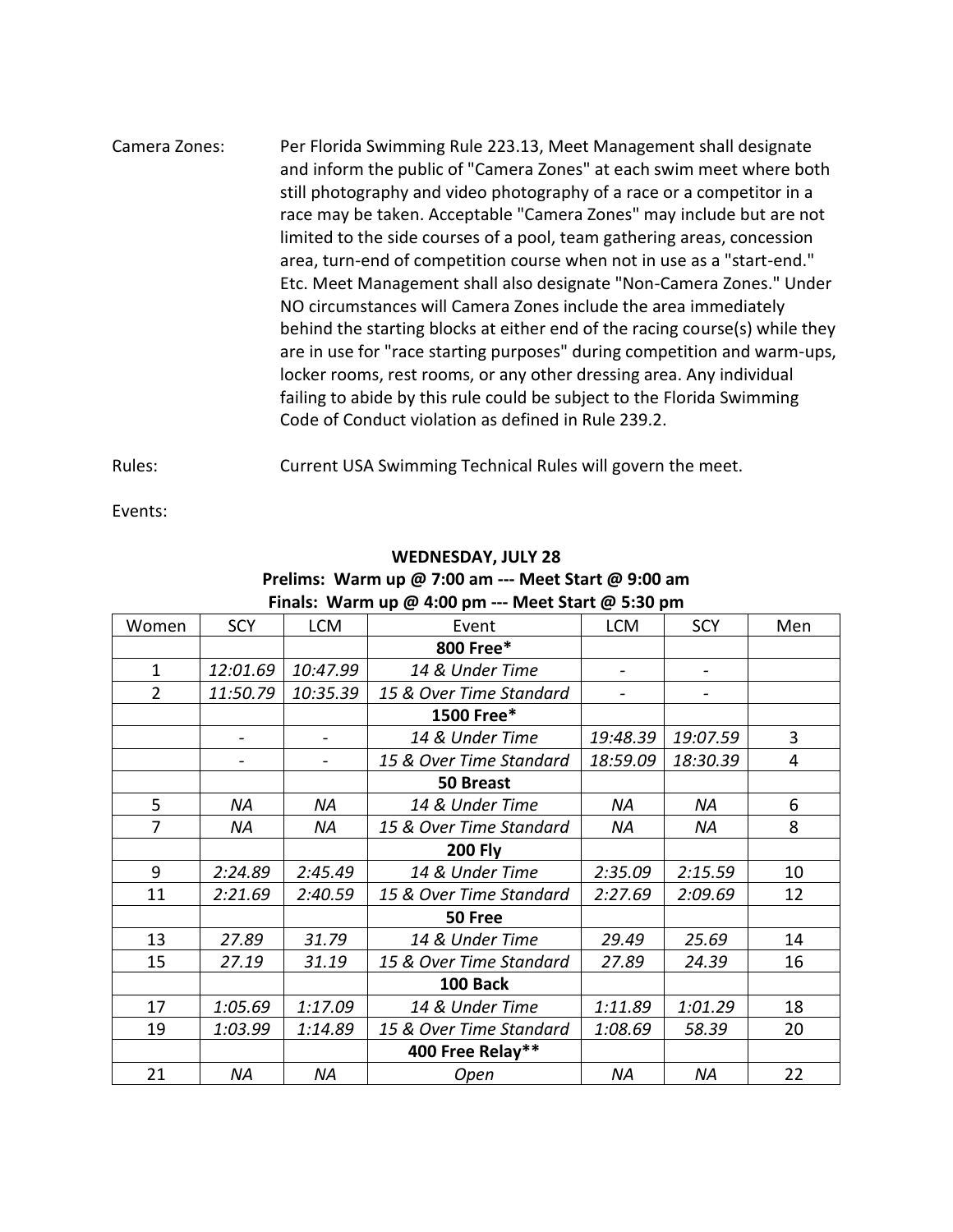*\*These events will be timed final with the top 8 seeds swimming in the evening finals session, and all other swimmers competing fastest to slowest during the morning preliminary session after the relays. Positive check-in is required.* 

*\*\*These events will be prelim/finals. Positive check-in is required.*

| Finals: Warm up @ 4:00 pm --- Meet Start @ 5:30 pm |            |            |                          |            |            |     |  |
|----------------------------------------------------|------------|------------|--------------------------|------------|------------|-----|--|
| Women                                              | <b>SCY</b> | <b>LCM</b> | Event                    | <b>LCM</b> | <b>SCY</b> | Men |  |
|                                                    |            |            | 200 Free Relay           |            |            |     |  |
| 23                                                 | ΝA         | ΝA         | Open                     | ΝA         | ΝA         | 24  |  |
|                                                    |            |            | <b>10 MINUTE BREAK</b>   |            |            |     |  |
|                                                    |            |            | 50 Back                  |            |            |     |  |
| 25                                                 | ΝA         | ΝA         | 14 & Under Time Standard | NA         | ΝA         | 26  |  |
| 27                                                 | ΝA         | ΝA         | 15 & Over Time Standard  | ΝA         | ΝA         | 28  |  |
|                                                    |            |            | 200 Breast               |            |            |     |  |
| 29                                                 | 2:43.69    | 3:08.29    | 14 & Under Time Standard | 2:56.09    | 2:31.39    | 30  |  |
| 31                                                 | 2:39.49    | 3:05.09    | 15 & Over Time Standard  | 2:47.49    | 2:24.19    | 32  |  |
|                                                    |            |            | 400 Free**               |            |            |     |  |
| 33                                                 | 5:49.59    | 5:14.39    | 14 & Under Time Standard | 4:59.19    | 5:31.39    | 34  |  |
| 35                                                 | 5:43.39    | 5:07.29    | 15 & Over Time Standard  | 4:46.09    | 5:17.69    | 36  |  |
|                                                    |            |            | 400 Medley Relay**       |            |            |     |  |
| 37                                                 | ΝA         | ΝA         | Open                     | ΝA         | ΝA         | 38  |  |

## **THURSDAY, JULY 29 Prelims: Warm up @ 7:00 am --- Meet Start @ 9:00 am**

*\*\*These events will be prelim/finals. Positive check-in is required.*

#### **FRIDAY, JULY 30**

**Prelims: Warm up @ 7:00 am --- Meet Start @ 9:00 am Finals: Warm up @ 4:00 pm --- Meet Start @ 5:30 pm**

| Women | <b>SCY</b> | <b>LCM</b> | Event                    | <b>LCM</b> | <b>SCY</b> | Men |
|-------|------------|------------|--------------------------|------------|------------|-----|
|       |            |            | <b>200 Free</b>          |            |            |     |
| 39    | 2:10.39    | 2:29.39    | 14 & Under Time Standard | 2:20.59    | 2:02.59    | 40  |
| 41    | 2:08.09    | 2:26.19    | 15 & Over Time Standard  | 2:14.89    | 1:56.99    | 42  |
|       |            |            | 100 Breast               |            |            |     |
| 43    | 1:15.39    | 1:27.49    | 14 & Under Time Standard | 1:21.29    | 1:09.69    | 44  |
| 45    | 1:13.59    | 1:25.29    | 15 & Over Time Standard  | 1:16.99    | 1:05.59    | 46  |
|       |            |            | <b>100 Fly</b>           |            |            |     |
| 47    | 1:05.49    | 1:14.29    | 14 & Under Time Standard | 1:09.69    | 1:00.99    | 48  |
| 49    | 1:03.99    | 1:13.19    | 15 & Over Time Standard  | 1:06.29    | 57.89      | 50  |